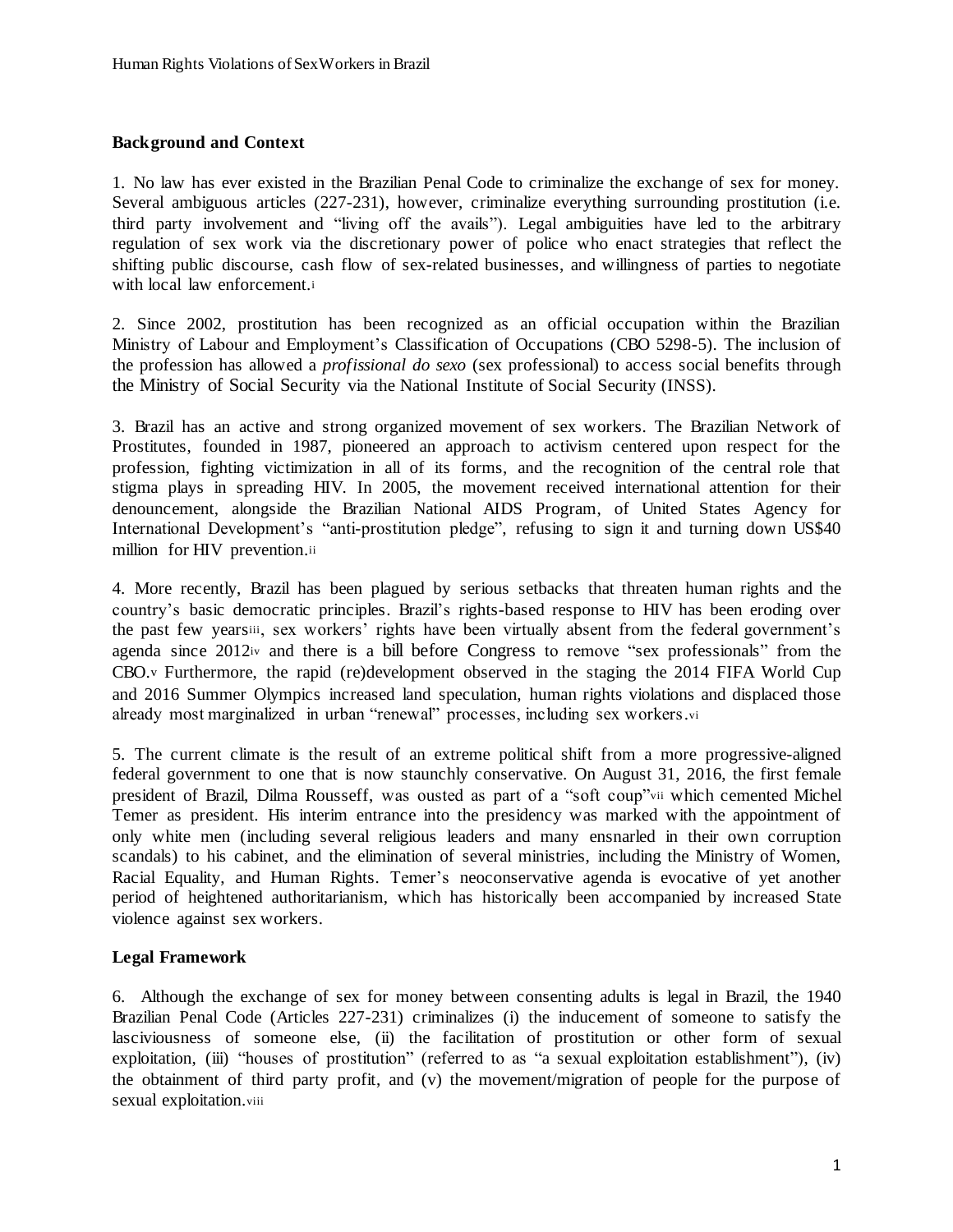7. The term "sexual exploitation" is referenced in Article 228 (i.e., facilitation), 229 (i.e., maintain an establishment), and 231 (i.e., forced movement with violence, threat or fraud) of the Brazilian Penal Code, but neither sexual exploitation nor prostitution are explicitly defined. This is problematic, as these laws imply that "sexual exploitation" is synonymous with prostitution. The only place in Brazilian law where sexual exploitation is defined is in the 1990 Child and Adolescent Code (ECA), which defines it as "prostitution involving anyone under the age of 18, consensual or not".ix

8. Key to this framework is the discretionary power of local law enforcement, the interpretation of those in judiciary power, and the involvement of local authorities that repeatedly profit from the ambiguous legal nature of prostitution and "sexual exploitation" laws through the acceptance of an *arrego* (bribe). In such a context, police oversight of prostitution is aided, abetted and often contradicted by *milícias* (militias) comprised of rogue active and retired police that also (often) act in partnership with political authorities. These alliances however are subject to factional politics and violent (re)negotiation.

9. The discretionary power of local law enforcement is particularly harmful in a nation that is repeatedly investigated and condemned by international agencies such as Amnesty International, Human Rights Watch, the United Nations, and the Organization of American States. From 2005- 2014, Amnesty International documented the death of 8,466 people killed by police in the State of Rio de Janeiro, with over 2000 people killed nationally per year. <sup>x</sup> The tendency is for this violence to increase: Alexandre de Moraes, the Minister of the newly created Justice and Citizenship Ministry where all human rights initiatives were relocated recently stated that Brazil's already massively militarized law enforcement agencies need "more guns" as opposed to "more research" into the social roots of police violence.xi

# **State Sanctioned Violence Against Sex Workers**

# *Violence*

10. Sex workers are routinely subject to human rights violations by local authorities. State-sanctioned violations of human rights (such as the right to life, dignity, equality, equal protection and due process under the law) represent broader systemic failures. Two recent examples of such violations are summarized below.

11. In 2013, the police illegally laid siege to the Jardim Itatinga red light district in Campinas (SP) following the murder of a policeman by the local drug faction. During the occupation, people were forced to remain inside while police rummaged (warrantless) throughout the neighbourhood, beating and torturing those involved in sexual commerce, to obtain information related to the murder investigation.xii In one violent incident, a sex worker activist alleged that the police (intentionally) broke the arm of a Colombian sex worker.xiii

12. In April 2014, more than 200 sex workers demonstrated in the streets of Niterói, a city across the bay from Rio de Janeiro, to protest the illegal arrests of 11 colleagues; 2 accused of sexually exploiting one another and imprisoned in a Rio de Janeiro maximum-security prison.xiv The women worked at the building popularly nicknamed the "Caixa" where approximately 400 women engaged in sex work. A little more than a month later and less than one month before the 2014 FIFA World Cup, a violent police operation against "sexual exploitation" evicted the women, arrested approximately 120 without warrants, denied many their right to an attorney, and forced testimonies. The Public Defender assigned to the case declared that the raid was "completely illegal" and "driven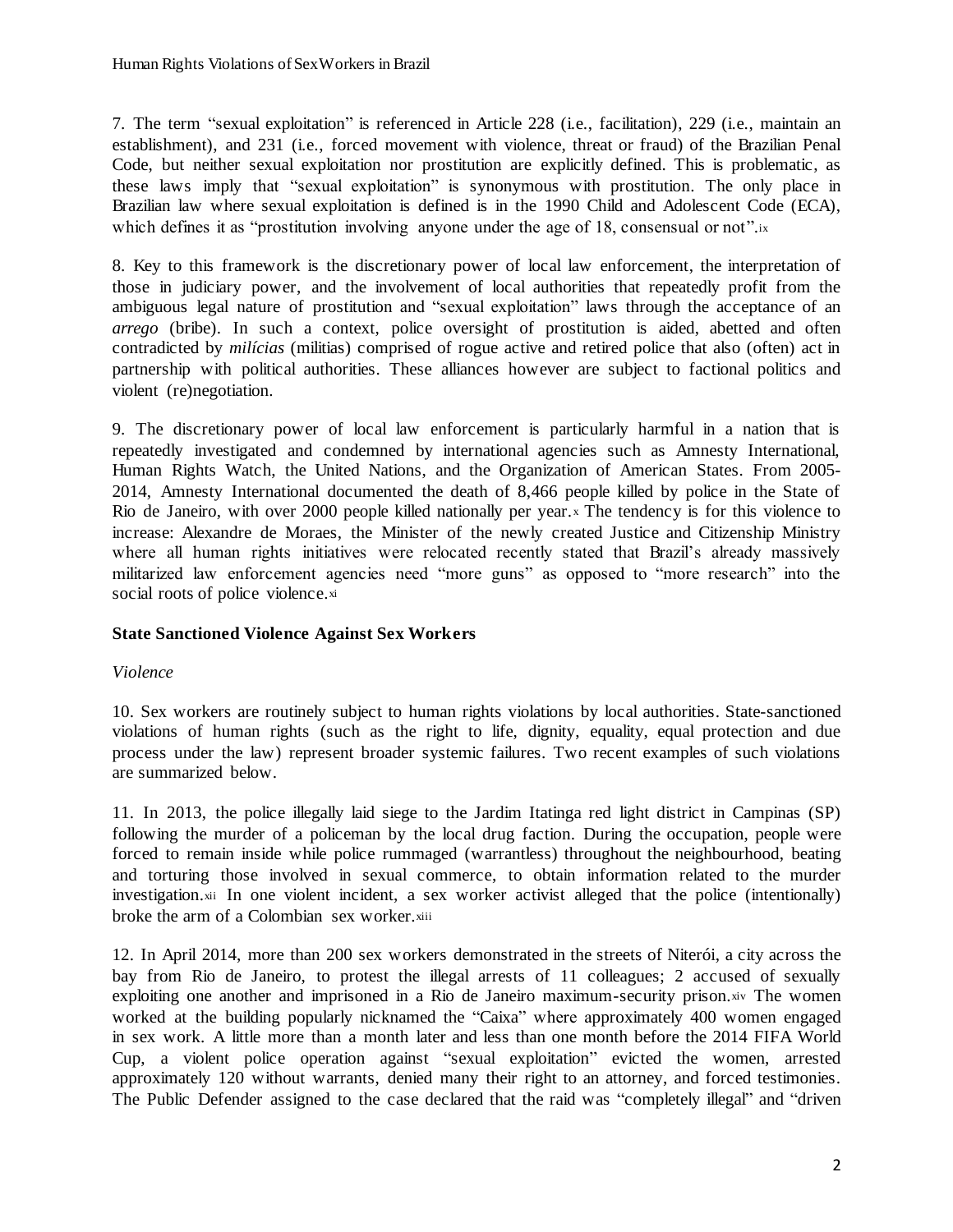by stigma" against sex work.<sub>xv</sub> Furthermore, police acted in direct violation of the International Covenant on Civil and Political Rights (ICCPR), which Brazil signed in 1992 (particularly Part III: Article 9, 14, 26).xvi Nevertheless, the illegality of the entire eviction, combined with the reported occurrence of rape, theft, extortion, and violence has never held police accountable; a silence that endorses the abuse of State power.

13. Transgendered sex workers arguably face the gravest human rights violations. Often forced to work in the street (few brothels allow entrance), they are more exposed violence that is socially sanctioned by endemic trans and homophobia.xvii The extent of the violence and severe health risks faced by transwomen are clear in recent statistics. Transwomen (sex worker or otherwise) have a life expectancy of 35 (as opposed to 75 for cisgendered women) in Brazil. xviii Furthermore, between 2008-2015, 802 transgendered people were murdered in Brazil, most often in the course of streetbased sex work – the highest reported number in the world. $x^i$ 

# *Denied Access to Justice*

14. Although Brazil agreed to various recommendations related to human rights defenders in the 2012 UPR, the sex worker from the "Caixa" who denounced police violence was denied entrance into the National Program to Protect Human Rights Defenders. Rio de Janeiro still does not have a state program and none of the state actors mobilized – from human rights to women's rights programs – offered viable protection for her to denounce the police violence.xx Instead, she was offered protection as a "victim of sexual exploitation" if she testified for the police (the same police her activism denounced) and against the private security that operated with alleged ties to the militia in the "Caixa" building. Despite a hearing at National Congress, and the mobilization of a variety of international entities (i.e., Amnesty Internationalxxi and the United Nations Special Rapporteur of Human Rights Defenders), protection was still denied. Additionally, it was made clear that the human rights defender programs had no experience in prostitution related cases. Her difficulties accessing justice/protection are emblematic of the difficulties a sex workers face when seeking equal protection under the law.

# *Denial of Labor Rights*

15. As illustrated above, sex workers are (technically) allowed to work independently but more accurately (arbitrarily) denied basic labour/human rights. Brazilian law is thus used to control and contain prostitution rather than protect those involved in the profession from labour exploitation.

16. Measures and recommendations which increase the policing and criminalization of prostitution in Brazil will only violate sex worker rights, not protect them. Scientific research is and the work of international agencies such as the World Health Organization varianties and International Labor Organizationxxiv have continued to demonstrate that the criminalization of sex work will further threaten basic human rights; not guarantee the repression of human trafficking or labour exploitation.

# **Conflation between sex trafficking, sexual exploitation, and prostitution**

17. Those that endorse this report are against the sexual exploitation of children and the trafficking of persons. We think it is important to differentiate between these terms and what is referred to as "sex tourism". The United Nations and the National Tourism Organization define sexual tourism as realized by "people who use the infrastructure of tourism to travel to foreign countries and involve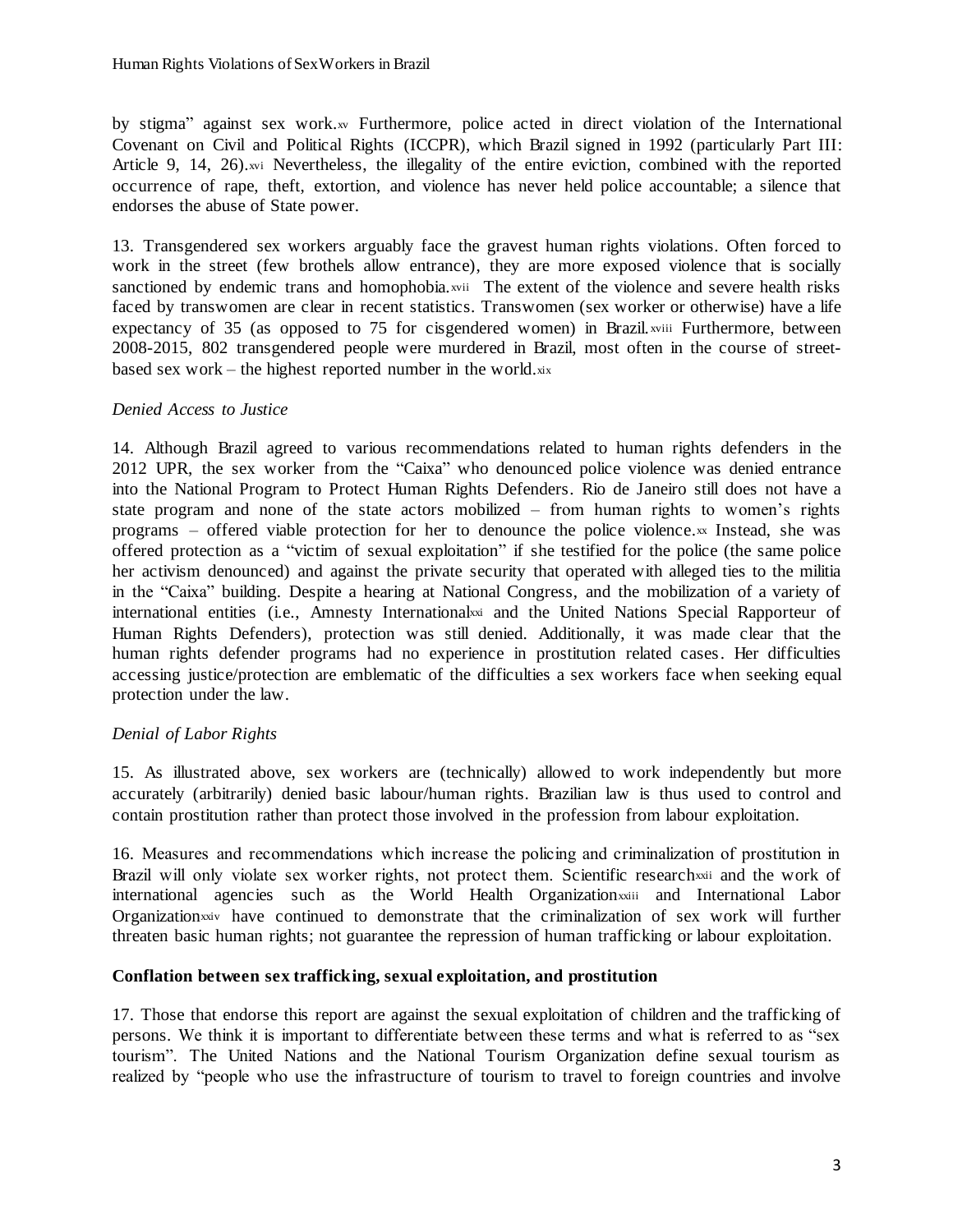themselves in commercial sexual relationships with local residents," this signifies that sexual tourism in Brazil is not illegal, even if it is popularly discussed as such.xxv

18. The outcry against the supposed threat of "sex tourism" detracts the public's attention from the real threats that children face and contributes to the repression of adult sex work. Of the 233 cases of "child prostitution" denounced to a 2004 Congressional committee investigating the sexual exploitation and sexual abuse of minors, only five involved tourists.xxvi Furthermore, of the 10 cases cited as "exemplary" by the same committee, none involved foreigners – perpetrators were largely family members, friends, government officials, or religious leaders.xxvii Similarly, data from Disque 100, Brazil's hotline for denouncing human rights violations, reported 7,217 cases of child sexual exploitation in 2013, only 1.2% (84) involved tourists, x iii In 2016, two rings of child sexual exploitation were dismantled in the state of Rio de Janeiro – one run by city councilmen with military policexxix and the other by a well-known military police coronel.xxx

19. With regards to trafficking in persons, Article 231 of the Penal Code characterizes the migration of sex workers – even without any human rights violations – as "trafficking" while ignoring other forms of labor trafficking. Brazil's former Ministry of Justice went through enormous efforts to show that labor trafficking is a bigger problem than trafficking for "prostitution" and/or "sexual exploitation". The 2013 Report, for example, shows only "134 cases of international trafficking and 86 of internal trafficking for the purpose of sexual exploitation" reported by the police as opposed to 2089 non-sex workers rescued from slavery by the Ministry of Labor during that year, xxxi

20. The ongoing panic over trafficking in persons has resulted in a wave of increased police surveillance of brothels, which generate abuses of sex workers. In mid-2015, for example, Federal Police followed an anonymous tip that women were being trafficked in a brothel in Boa Vista. Arriving on the scene, police found 16 Venezuelan women working as prostitutes, but no sign of trafficking whatsoever.xxxii Immediately flipping the valence from "victim" to "criminal", the police then charged these women with illegally working in Brazil, revoked their visas and summarily deported them.

21. Prior to the 2014 World Cup and 2016 Summer Olympics Games, Rio de Janeiro experienced a wave of anti-prostitution policing activities not dissimilar from other host cities xxxiii. In 2012, for example, police raided dozens of sex venues across Rio's tourism-oriented south zone.xxxiv In the process, those involved in sexual commerce were filmed, photographed and subjected to bribery. In 2014, there was the illegal police raid in Niterói discussed above and on opening day of the World Cup, the main bar frequented by sex workers at Copacabana beach was closed by police because "there were indications that it was involved in the sexual exploitation of children". xxxv No arrests were ever made and no formal charges were ever filed.xxxvi The closure of the bar ironically made it more difficult to police/monitor the (sexual, labour or otherwise) exploitation of children.xxxvii These activities mirrored the punitive processes undertaken in other host cities, in which those involved in sex work reported a heightened amount of police harassment without arrest, decreased availability of clientele, and increased difficulty in meeting clientele – despite the effort to strengthen collaboration with local law enforcement.xxxviii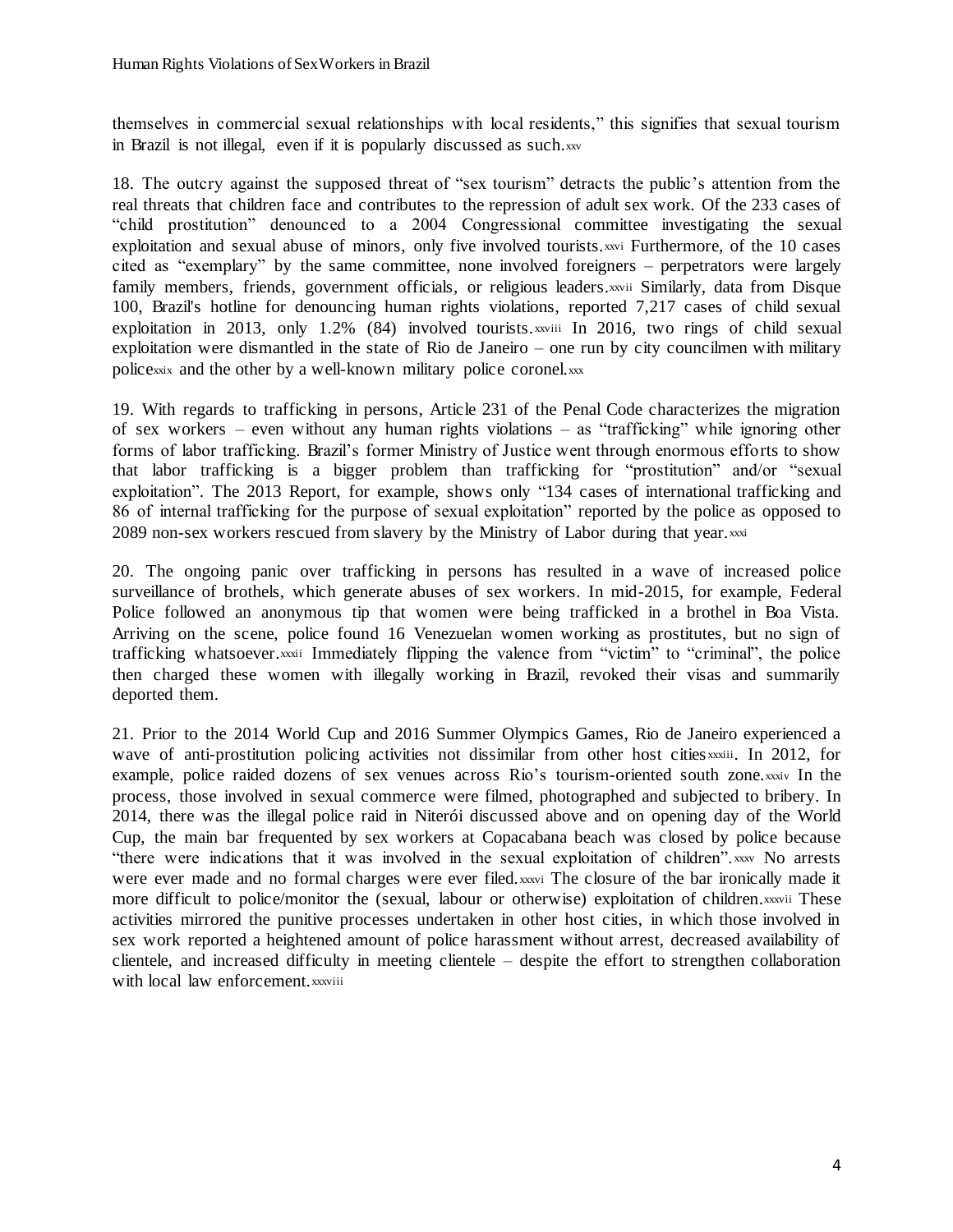# **Recommendations**

### **22. Fully decriminalize sex work and related activities**

- Repeal legislation that has prohibited adults from safely engaging in consensual sex work
- Regulate sex work within the existent employment and labor legislation in Brazil
- Enact legislation to prevent police/State repression of those involved in sexual commerce

## **23. Stop the conflation of prostitution, trafficking and sexual exploitation in law and policy**

- Ensure that anti-trafficking laws are not used to violate the human rights of migrants and persons involved in any form of labour, sex-related or otherwise
- Ensure that laws against the sexual exploitation of minors are not used to violate the human rights of any person, adult or child

### **24. Strengthen accountability of law enforcement, and develop mechanisms to recognize and act against police violence faced by sex workers**

- Guard against arbitrary arrest and detention of sex workers, and investigate complaints of harassment, extortion and abuse by law enforcement
- Maintain confidentiality and respect privacy of sex workers approaching law enforcement and judiciary for redress in cases of sexual assault, exploitation and violence
- Include sex worker rights organizations in the educating/training of police personnel, public prosecutors, and the judiciary; particularly with respect to issues related to their specific occupation
- Create safe and participatory mechanisms (e.g., through the introduction of a police liaison) for sex worker leaders to monitor and accompany large-scale police operations in areas of prostitution to ensure sex worker rights are protected
- Strengthen human rights defender programs to better advocate for and protect sex worker activists who denounce state violence

# **25. Strengthen sex workers' access to justice**

- Ensure delivery of legal services and/or referrals to existing legal services to ensure that sex workers have support to seek denounce violence and seek redress including the appeal to higher courts
- -Invest in the development and wide dissemination of materials detailing sex worker rights, mechanisms available for denouncing human rights violations and pathways to access to justice
- Guarantee the protection and privacy of sex workers who denounce violence in their work environments, and beyond

## **26. Ensure the empowerment, active participation and leadership of sex work networks, organizations, and collectives in decisions that directly impact their rights as both workers and citizens**

 Ensure participation of sex worker organizations in drafting/amending laws, policies and programs relevant to them and their implementation, in particular, government plans combating violence and discrimination.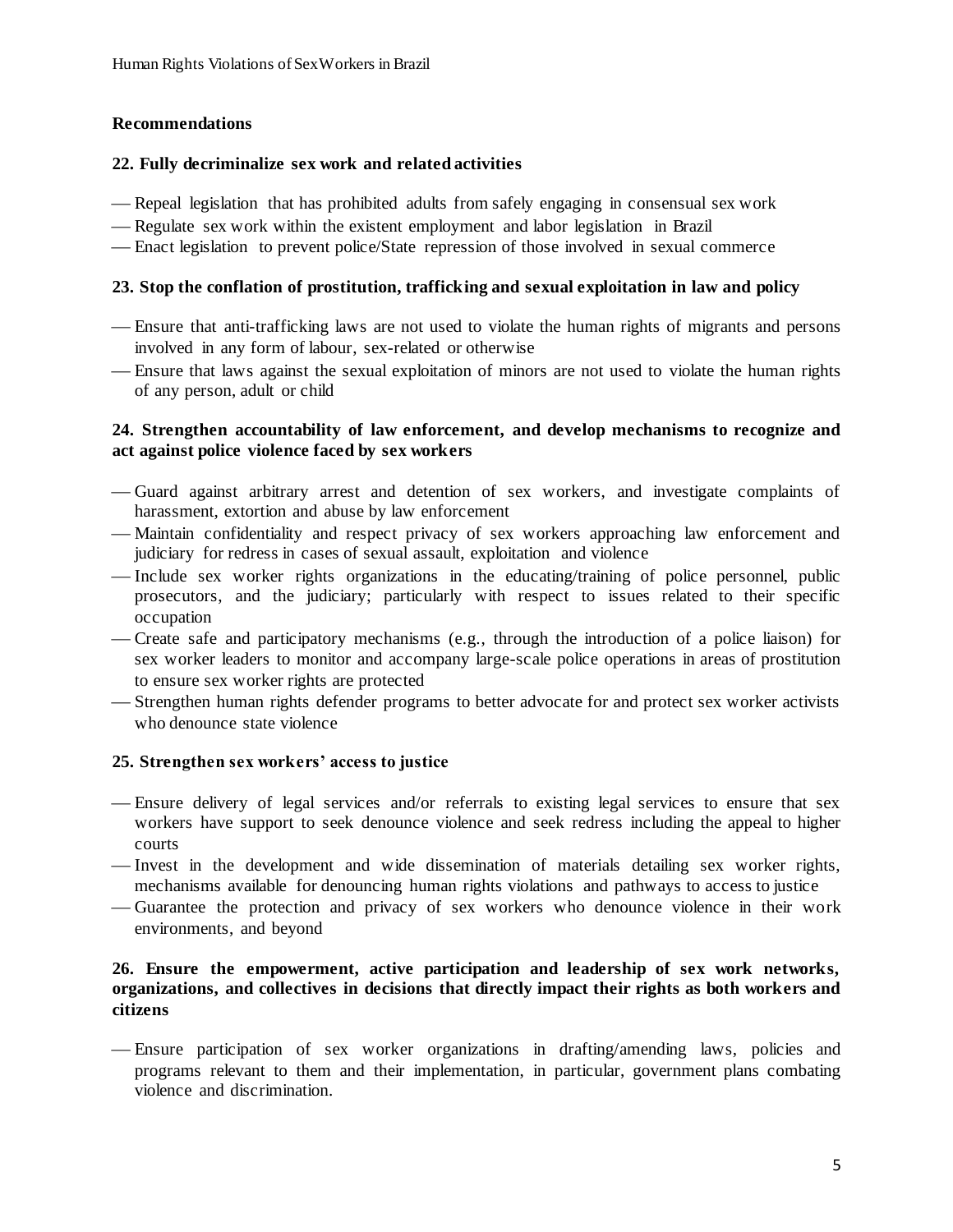l

 Strengthen polices aimed at fighting discrimination against trans and cisgender women and populations affected by racism, sexism, lesbophobia, homophobia, transphobia, physical disability and other forms of intolerance and discrimination.

ii Hinchberger, Bill. (2005). Support for sex workers leaves Brazil without Cash. *The Lancet.* Retrieved from: http://www.thelancet.com/journals/lancet/article/PIIS0140-6736(05)67301-1/fulltext

iii ABIA. (2016). Myth vs. Reality: Evaluating the Brazilian Response to HIV in 2016". Rio de Janeiro: ABIA. Retrieved from: www.gapwatch.org/news/download-here-the-publication-that-exposes-brazils-backsliding-to-theworld/771

iv ABIA and Davida. (2013). Analysis of prostitution contexts in terms of human rights, work, culture, and health in Brazilian Cities. Rio de Janeiro: ABIA. http://www.sxpolitics.org/ptbr/wpcontent/uploads/2014/03/analise\_contexto\_abia-davida.pdf

<sup>v</sup> Bill: http://www.camara.gov.br/proposicoesWeb/fichadetramitacao?idProposicao=2091348

vi Megaeventos e Violações dos Direitos Humanos no Rio de Janeiro. Dossiê do Comitê Popular da Copa e Olimpidias do Rio de Janeiro. (2014).

https://comitepopulario.files.wordpress.com/2014/06/dossiecomiterio2014\_web.pdf

viii For overview of Brazilian Penal Code, specifically as related to the criminalization of prostitution in Brazil, see: http://www.warnathgroup.com/wp-content/uploads/2015/03/Brazil-Penal-Code-TIP-Articles-Unofficial-English.pdf (English)

ix Bill INC 2371/2016: http://www.planalto.gov.br/ccivil\_03/leis/L8069.htm

<sup>x</sup> Amnesty International. (2015). *You Killed My Son: Homicides by Military Police in Rio de Janeiro*. Retrieved from: https://www.amnesty.org/en/documents/amr19/2068/2015/en/

xii Associação Mulheres Guerreiras – Campinas. (2013, October 26). *Violência no Bairro Jardim Itatinga – Campinas*. Retrieved from: https://marchavadiascampinas.milharal.org/2013/10/26/violencia-no-bairro-jardimitatinga-campinas/

xiii Agência Anhanguera de Notícias. (2013, October 20). *Moradores reclamam de truculência da PM no Itatinga*. Retrieved from: http://correio.rac.com.br/\_conteudo/2013/10/capa/campinas\_e\_rmc/110277-moradores-reclamamde-truculencia-da-pm-no-itatinga.html

xiv Article in *O Dia* newspaper regarding the arrests and sex worker protests of them: http://odia.ig.com.br/odia24horas/2014-04-02/prostitutas-param-o-transito-por-uma-hora-na-avenida-amaralpeixoto-em-niteroi.html

xv Public Defender Clara Prazeres in the transcript of public hearing at the State Legislative Assembly of Rio de Janeiro. June 6, 2014.

xvi For full review of the International Covenant on Civil and Political Rights (ICCPR), see https://treaties.un.org/doc/publication/unts/volume%20999/volume-999-i-14668-english.pdf (specifically, pp. 174-179).

<sup>i</sup> Blanchette, T. G. & DaSilva, A. P. (2011). "Prostitution in Contemporary Rio de Janeiro." In S. Dewey & P. Kelly, Eds. *Policing Pleasure: Sex Work, Policy and the State in Global Perspective,* 130-145. New York: New York University Press.

vii Greenwald, Glen. (2016). Major New Brazil Events Expose the Fraud of Dilma's Impeachment – and Temer's Corruption. Retrieved from: https://theintercept.com/2016/06/30/major-new-brazil-events-expose-the-fraud-ofdilmas-impeachment-and-temers-corruption/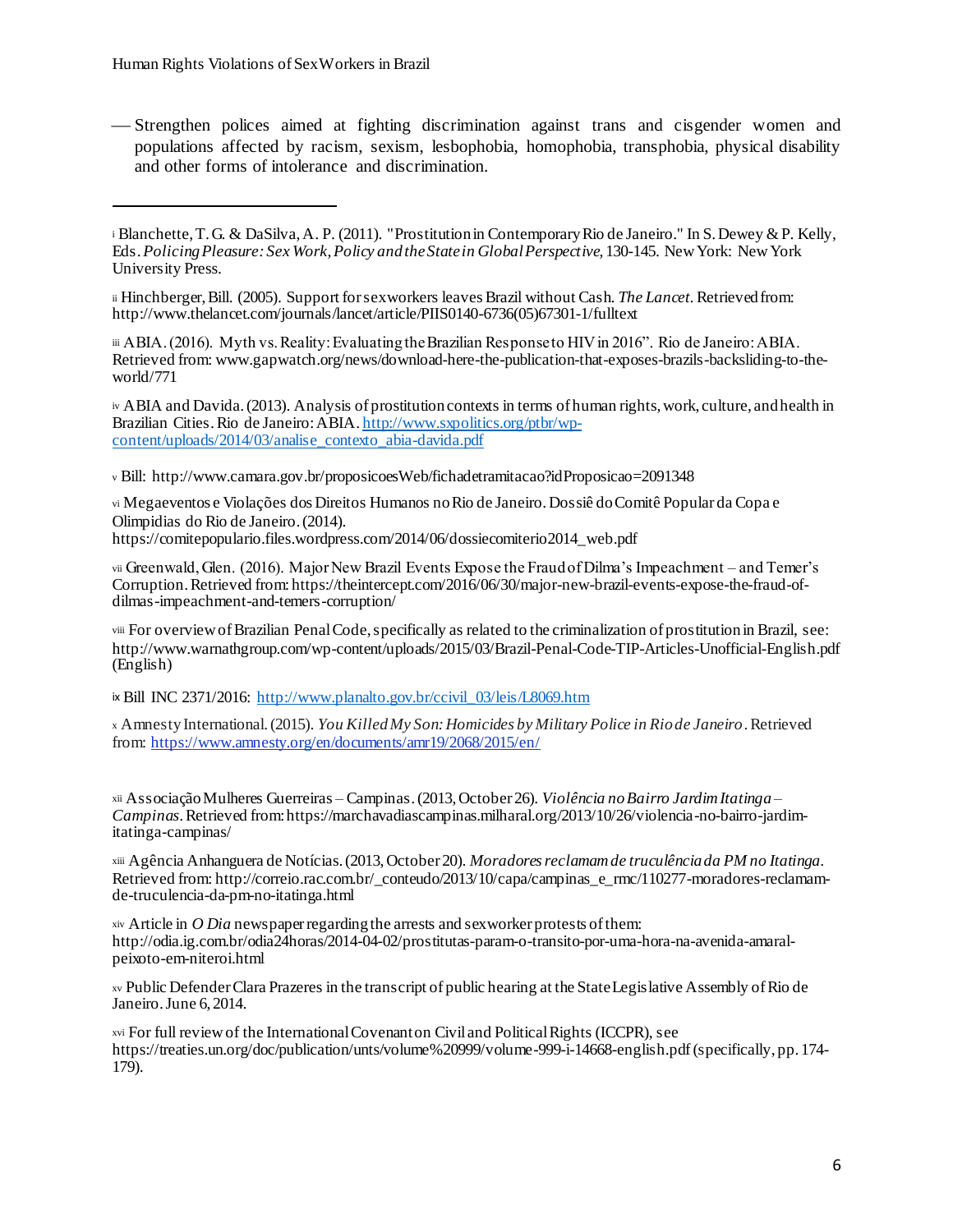l

xvii Carrara, Sergio, Vianna, Adriana. (2006). "Ta lá o corpo estendido no chão…": a Violencia Letal contra Travestis no Municipio do Rio de Janeiro. Physis: Rev Saúde Coletiva. 16(2): 233-249.

xviii http://www.nlucon.com/2015/02/expectativa-de-vida-de-travestis-e-de.html

xix http://agenciabrasil.ebc.com.br/direitos-humanos/noticia/2015-11/com-600-mortes-em-seis-anos-brasil-e-o-quemais-mata-travestis-e; http://transrespect.org/wp-content/uploads/2016/03/TvT\_TMM\_TDoV2016\_Tables\_EN.pdf

xx Murray, L. (2015). "Victim Management and the Politics of Protection: Between 'Fazer Direito' and Direitinho.'" *Revista Ártemis,* 18(1).

xxi https://www.amnesty.org/en/documents/amr19/006/2014/en/

xxii Lancet Special Report on HIV and Sex Work: http://www.thelancet.com/series/HIV-and-sex-workers

xxiii World Health Organization. (2014). Prevention and Treatment of HIV and other sexually transmitted infections for sex workers in low and middle-income countries. http://www.who.int/hiv/pub/guidelines/sex\_worker/en/

xxiv ILO Recommendation concerning HIV and AIDS and the World of Work, 2010 (No. 200), Geneva: ILO.

xxv http://www.embratur.gov.br/piembraturnew/opencms/salaImprensa/noticias/arquivos/Ebrtur\_reudi\_vinculo\_de\_ige\_do\_Brsil\_\_conotco\_sexul.html

http://www1.folha.uol.com.br/esporte/folhanacopa/2014/02/1417519-embratur-repudia-camisetas-com-conotacaosexual-para-a-copa.shtml

xxvi http://www2.senado.leg.br/bdsf/bitstream/handle/id/84599/RF200401.pdf?sequence=5

xxvii http://www2.senado.leg.br/bdsf/bitstream/handle/id/84599/RF200401.pdf?sequence=5

xxviii Federal Secretariat for Human Rights, Total Balance DIAL 100: 2011-2013 (SDH, 2014).

xxix http://odia.ig.com.br/rio-de-janeiro/2016-06-09/irmao-de-garotinho-e-preso-por-exploracao-de-menores.html

xxx http://g1.globo.com/rio-de-janeiro/noticia/2016/09/pms-detalham-flagrante-coronel-preso-suspeito-de-pedofiliano-rio.html

xxxi*Relatório Nacional Sobre Tráfico de Pessoas: Dados de 2013*. Retrieved from: http://www.justica.gov.br/suaprotecao/trafico-de-pessoas/publicacoes/anexos-relatorios/relatorio-\_2013\_final\_14-08-2015.pdf(see specifically, pp. 44-5).

xxxii http://g1.globo.com/rr/roraima/noticia/2015/07/operacao-da-pf-em-rr-encontra-16-venezuelanas-em-casa-deprostituicao.html

xxxiii *What's the Cost of a Rumor? A Guide to Sorting out the Myths and the Facts about Sporting Events and Trafficking.* Global Alliance Against Trafficking in Women (GAATW) 2011. http://www.gaatw.org/publications/WhatstheCostofaRumour.11.15.2011.pdf

xxxiv Ruvolo, J.(2014, June 2). *Brazil's Ugly Pre-World Cup Sex-Worker Crackdown.*Retrieved from: http://www.citylab.com/crime/2014/06/brazils-ugly-world-cup-sex-worker-crackdown/371996/

xxxv Ruvolo, J. (2014, June 23). *Are Rio's World Cup Sex Worker Raids Real or Just for Show*. Retrieved from: https://news.vice.com/article/are-rios-world-cup-sex-worker-raids-real-or-just-for-show

xxxvi Blanchette, T. (2016, May). *"Brazil has its eye on you": Sexual panic and the threat of sex tourism in Rio de Janeiro during the 2014 FIFA World Cup*. Paper presented at Latin American Studies Association. New York.

xxxviiProstitution Rights Watch. (2014) *World Cup Preliminary Report.* Retrieved from: https://observatoriodaprostituicao.files.wordpress.com/2014/09/observatory-of-prostitution\_world-cup-preliminaryreport\_20140903.pdf